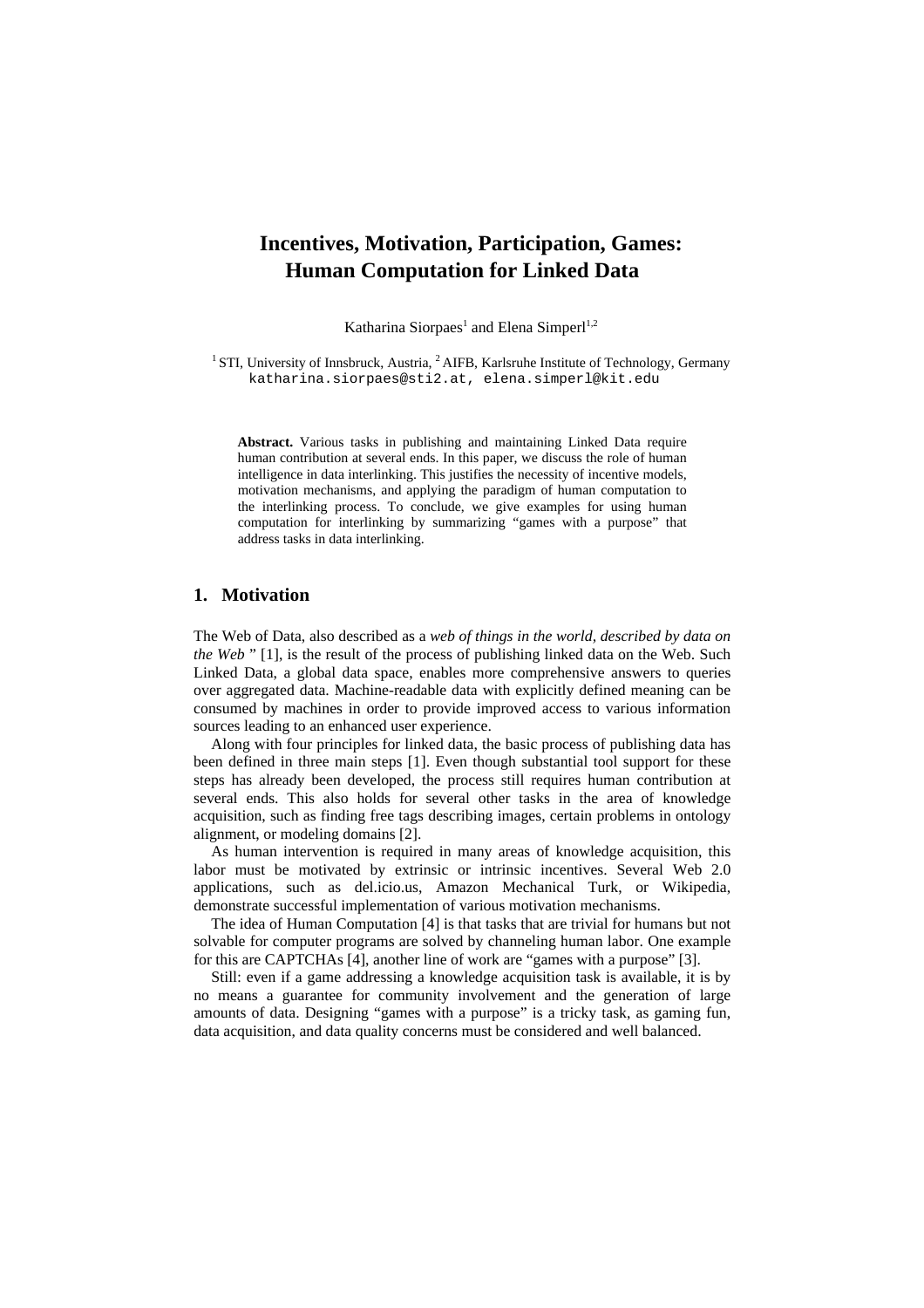2 Katharina Siorpaes and Elena Simperl

We argue that it is necessary to address incentive models and motivation mechanisms to involve human users in the interlinking process, not only when publishing but also with respect to maintenance of Linked Data.

In this paper, we first delineate why human contribution is required at several ends in the Linked Data lifecycle. We then describe games - as a form of incentive and motivation mechanism - that already address interlinking tasks.

# **2. Human Intelligence in Data Interlinking**

The main tasks that have to be performed in order to publish data as Linked Data are (i) to assign consistent URIs to data published, (ii) to generate links, and (iii) to publish metadata allowing further exploration and discovery of relevant datasets. Methods and tools were developed for automating steps 1 and 3, such as D2R or Virtuoso. We therefore argue that the issue of link generation is the major, most challenging problem that requires human attention.

The main problem, which arises, is the issue of finding the matching concepts in datasets to be interlinked and to name the relationships between the interlinked concepts (using defined relations such as owl:sameAs, rdfs:seeAlso, foaf:birthPlace, foaf:homeTown or others).

Several approaches exist for semantically linking data: RDF links can be set manually - supported by a set of tools including URI search and recommendation engines such as Uriqr, Sindice, or MOAT<sup>1</sup>.

While currently available interlinking algorithms yield good results for textual resources the question arises if the quality of the links can be increased. In our understanding this is mainly possible through the utilization of human power.

The paradigm of Human Computation and lessons learnt from Web 2.0, where users collaboratively create content and metadata should be applied to Linked Data. In this case, annotations are based on semantic links, that is, RDF properties.

"User Contributed Interlinking" [5] denotes this principle way of interlinking resources on the Web of Data. The crucial steps in interlinking are identifying a target dataset, a target link, and choosing a link predicate. While the first step is of technical nature and can be easily automated and the second step essentially is annotation of resources, the last three steps require sophisticated methods or human intelligence. The linking phase focuses on the final three steps of the process and is the main focus of methods for interlinking.

#### 1 Identify target dataset

The choice of the target dataset involves knowledge of available datasets, such as DBPedia, Geonames, Freebase, and their domain and focus. In many cases, these datasets might also be overlapping. However, for all datasets, reliable and

<sup>&</sup>lt;sup>1</sup> http://virtuoso.openlinksw.com, http://www.w3.org/TR/skos-reference/, http://dev.urigr.com/, http://www.sindice.com/, http://moat- project.org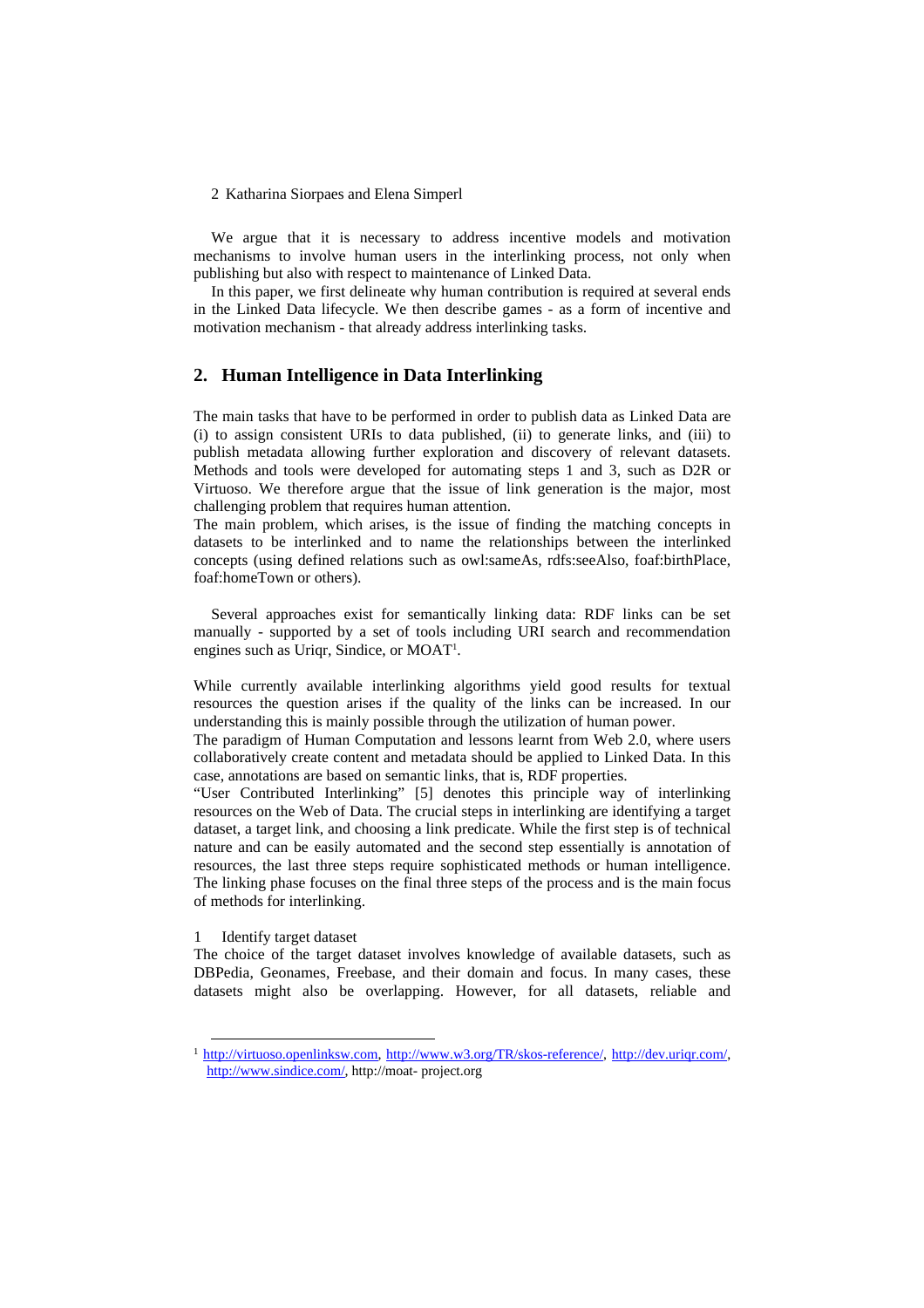comprehensive descriptions of their scope and purpose are available. This allows for a higher degree of automation.

2 Identify link target

Many datasets can be large and thus identifying the relevant link target can require machine support. However, finding the right link target might be tricky.

3 Select link predicate

The final step is the most challenging one as it describes the type of relationship that exists between two nodes.

When discussing manual labor in interlinking, just like in annotation, the type of content that is interlinked must be considered. For interlinking methods, we are aware of one survey published by Scharffe and Euzenat (2009)<sup>2</sup> that also investigated the degree of automation interlinking tools can support. The authors analyzed six tools and conducted interviews with the developers. The result was that except one system all tools where classified as semi-automatic, all requiring human intervention. The automatic method only worked for a specific domain. For the area of multimedia interlinking [8], the degree of automation reduces. However, this is tightly coupled to the quality and availability of annotations of the multimedia content.

## **3. Human Computation for Linked Data**

In the previous section, we briefly summarized why human involvement is required for publishing, maintaining, and consuming Linked Data. One form of human computation and incentives are games that hide the abstract task behind an entertaining user interface (and story). In this section, we shortly summarize three games that aim at using or producing linked data.

The GuessWhat! game [7] is a multi-player online game that leverages the "games with a purpose" paradigm and Linked Open Data as a data source in order to build formal vocabularies (or domain ontologies). In the game, players are confronted with class expressions such as fruit AND yellow AND grows on tree automatically generated from Linked Open Data. The players have to invent a suitable class name (banana or lemon, for example) as fast as possible. The player with the highest number of plausible class labels wins the game.

SpotTheLink<sup>3</sup> [6], the latest release of the OntoGame framework, is a game that allows for the definition of mappings between ontologies as part of a collaborative game experience. In the game, players have to agree on the type of relationship between two concepts (or entities). The background is that a multitude of approaches to match, merge and integrate ontologies and to interlink RDF data sets have been

 <sup>2</sup> http://melinda.inrialpes.fr/systems.html

<sup>3</sup> http://www.ontogame.org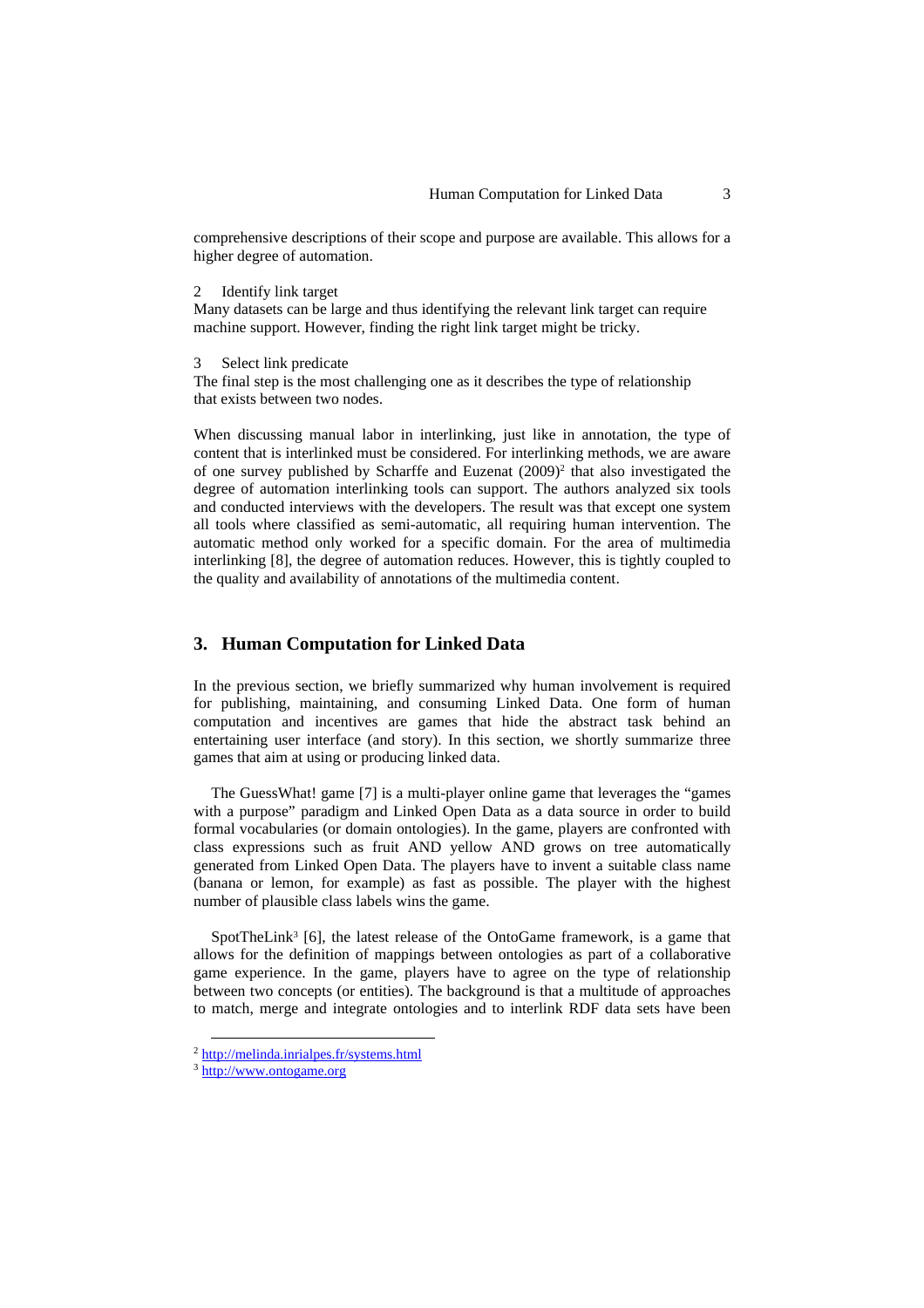### 4 Katharina Siorpaes and Elena Simperl

proposed. While advances in this area cannot be contested, it is equally true that full automation of the ontology-alignment process is far from being feasible, and human intervention is often indispensable - mainly for bootstrapping the underlying methods and for validating and enhancing their results.

TubeLink4 (Figures 1 and 2) is another game of the OntoGame series that will be published in early 2011. The idea is to use data on the Web to bootstrap the process of video annotation. In the game, players have to choose suitable tags describing contents of videos. These tags are really pieces of information that help methods in the background to choose appropriate data from the Linked Open Data cloud. At some point in time, players' input is used to choose an appropriate dataset, another time it might be used for selecting instances of that set. However, all this complexity is well hidden from the player.



**Figure 1 TubeLink (upcoming: www.insemtives.eu or www.ontogame.org)**



**Figure 2 TubeLink video annotation (upcoming: www.insemtives.eu or www.ontogame.org)**

 <sup>4</sup> TubeLink is a part of the INSEMTIVES OntoGame series and will be published soon. Check back at www.insemtives.eu or www.ontogame.org